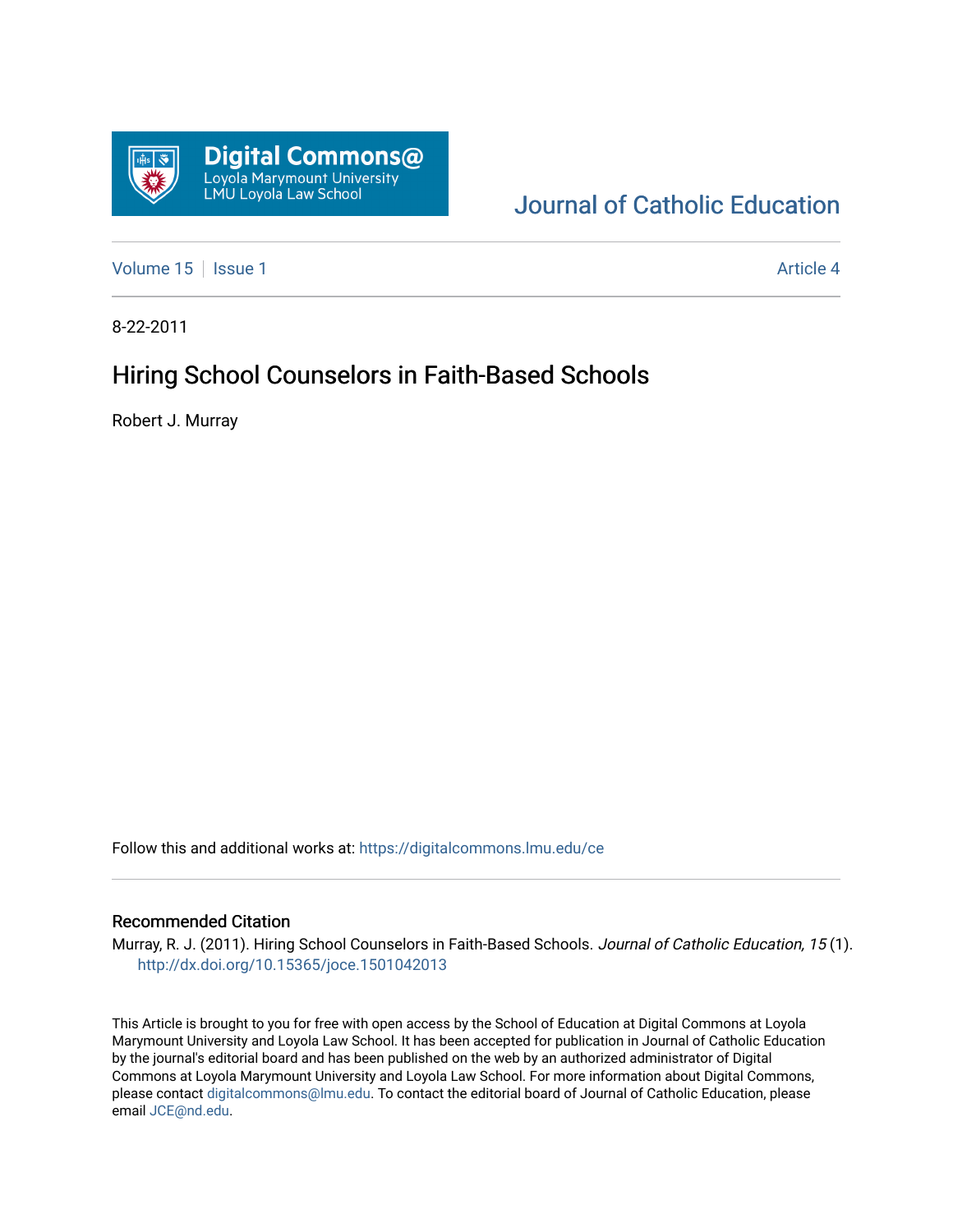## **Hiring School Counselors in Faith-Based Schools**

Robert J. Murray, OSA Villanova University, Pennsylvania

*Although school counseling candidates in faith-based schools may possess an extraordinary résumé, it is essential that their beliefs and behaviors be compatible with the mission and philosophy of the school for which they are interviewing. If hiring practices are not addressed in faith-based schools, these schools run the risk of losing their identity. This article offers a pastoral model for interviewing and hiring Catholic school counselors. It is a model that assists school leaders and those responsible for hiring school counselors in faith-based schools to transform what would otherwise be a functional job into a pastoral ministry, thereby advancing the religious identity and unique mission of their schools.*

**Employment: High School Counselor—**St. Rita High School, a Roman Catholic school founded in the Augustinian tradition, serving students of a large metropolitan city, is seeking an experienced school counselor to join a collaborative department in a school community of 1,500 students, beginning September 2011. The search committee is looking for qualified applicants who must possess the following qualifications:

*Faith*: Candidate must be a practicing Catholic in good standing with the Church.

*Education*: A master's degree in school counseling or the equivalent and certification.

*Experience*: Minimum of 3 years of school counseling experience.

Qualified applicants are invited to send a cover letter, curriculum vitae, and list of references to: Counseling Search Committee, St. Rita High School.

Familiar are the classified ads in both religious and secular educational publications that advertise faculty and staff employment opportunities in faith-based schools. Also familiar are the categories of expectations: com publications that advertise faculty and staff employment opportunities in faith-based schools. Also familiar are the categories of expectations: regard to education and experience may be quantified, the expectations of applicants regarding commitment to faith are frequently relegated to the de-

*Catholic Education: A Journal of Inquiry and Practice*, Vol. 15, No. 1, September 2011, 54-71 © Trustees of Boston College.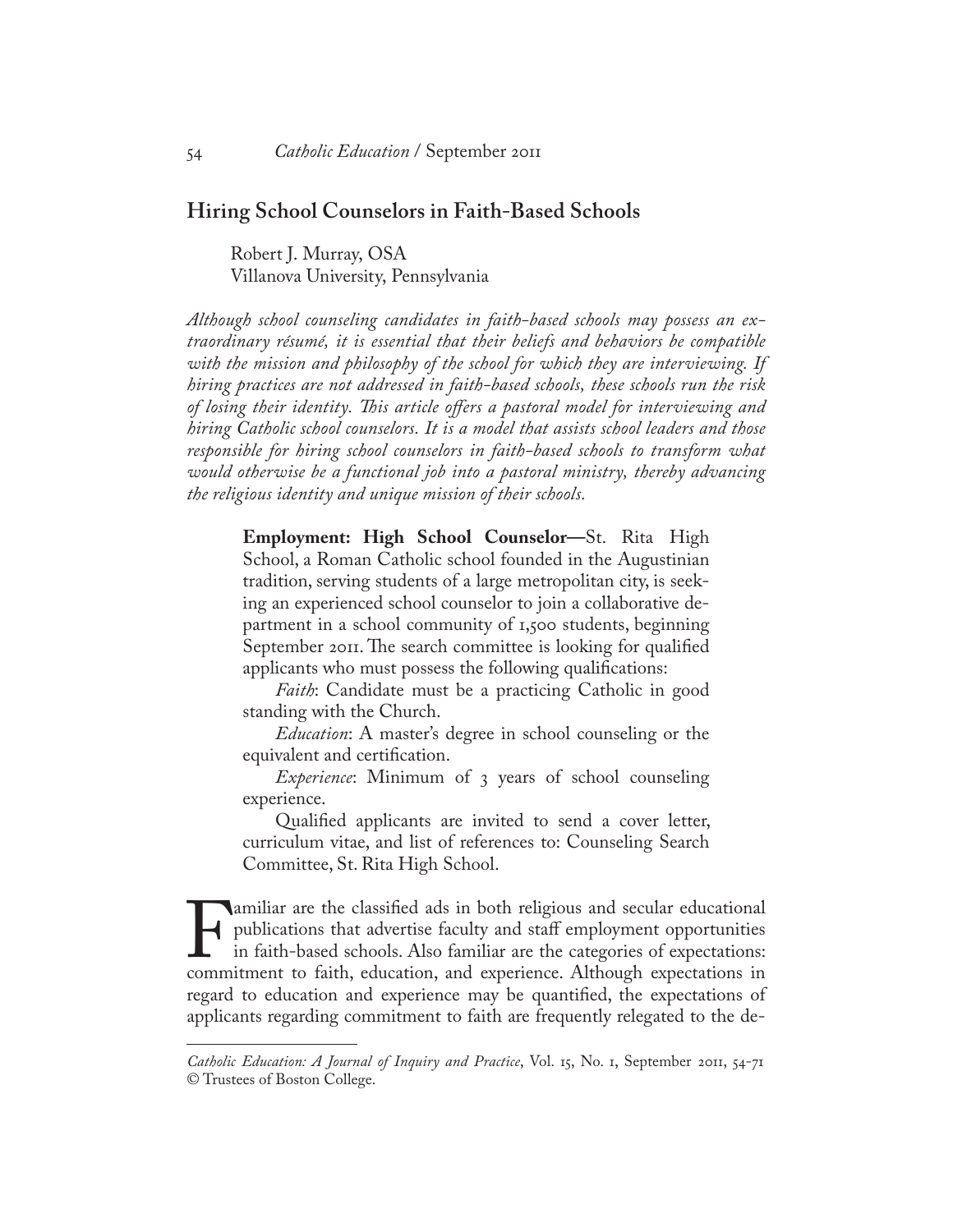scriptors "practicing" and "in good standing." A recent study comparing the mission-focused practices of Catholic and public school counselors reported that, with few exceptions, Catholic school counselors often do not effectively incorporate Catholic identity and the school's unique mission into their work with students, parents, or administrators (Murray & Kane, 2010). If a school seeks not only to exist but also to thrive, such a potential compromise to institutional identity and mission must be addressed.

All organizations, including schools, aspire to reach the "next level" (Breslin, 2000): As educational organizations, schools also seek to sustain and build upon the fine reputation that they already have established. Faculty, staff, parents, students, and alumni all recognize that it is in their best interest to galvanize the school community to go to the next level. Educators know that institutional success depends on having access to resources and on hiring the best possible personnel, specifically those who have the required professional background and related experience as well as a commitment to the institution's identity and mission (Breslin, 2000).

Essential to the success of Catholic and other faith-based schools is that they be driven by a distinct mission and philosophy (Breslin, 2000). To compromise their unique identity by subscribing to a "cookie cutter" understanding of high school, even of a Catholic high school, is to undermine the variety of unique expressions or charisms of Catholic identity. One expects that all Catholic schools share an identity in terms of values and creedal systems that are foundational to being Catholic (Ciriello, 1996). Within this shared identity, however, each Catholic school is challenged to articulate itself as a unique expression of the Catholic mission as shaped by the population, needs, and service required for faith-based living in the particular school community at this time in its history (D'Orsa & D'Orsa, 2008).

Whether a Catholic school is founded by a religious congregation or, as has become more common during the post-Vatican II era, by the laity, it is the vocation and responsibility of the Catholic educational leader, in collaboration with the faculty and staff, to facilitate a disciplined conversation between the school's narrative structure and the socio-historical context in which it currently exists (Murray, 2008). This is how past and present founders and their progeny as well as religious mission and secular intent intersect in a school's narrative structure as administrators, faculty, and staff articulate the school mission statement in and for this generation. Thus, it is essential that those who are employed in Catholic high schools enjoy a compatibility with the identity and unique mission of their Catholic school, and through their collec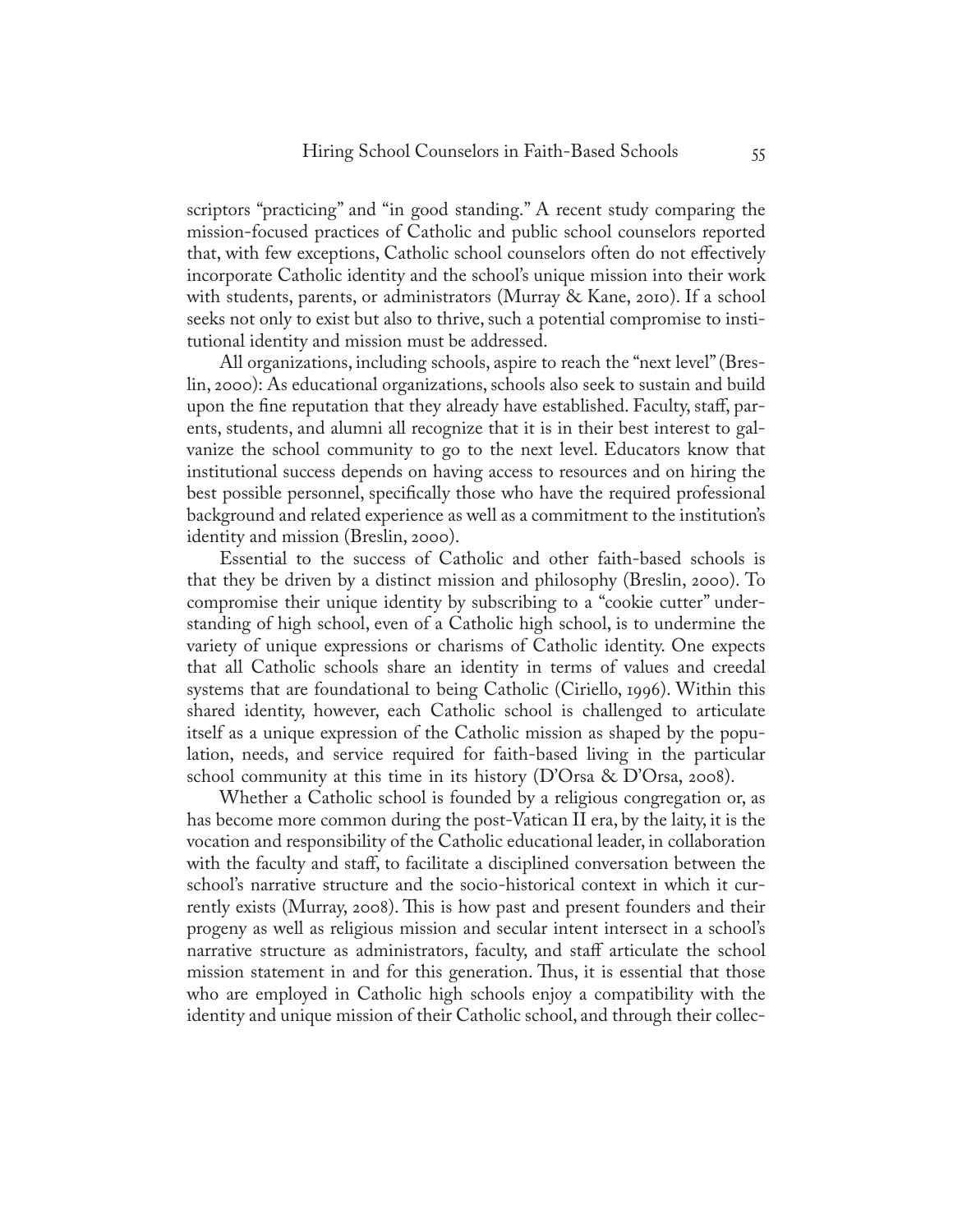tive spiritual leadership possess a shared purpose or spiritual leadership density ( Jacobs, 2005), by becoming a community of educators who daily give witness to their personal vocations.

Catholic school principals, as educational leaders, have many demands placed upon them (Ciriello, 1996). If they are to be successful in their role, it is important that these principals delegate some of their educational leadership responsibilities to other qualified, professional co-workers (Murray, 2008). In most instances, these co-workers are well-trained individuals who possess the expertise and skill set needed to accomplish the responsibilities delegated to them. Take, for example, the role of the Catholic school counselor. It would be unwise for a busy principal to spend his or her time directly consulting with administrators, faculty, and staff about routine student behavioral or developmental problems, engaging in one-on-one and group counseling, or assisting students in preparing applications for college. After all, school counselors are specifically trained to carry out these important functions (Murray, 2008). In educational leadership practice, however, when a principal delegates these functions to the counseling staff, certain concerns arise: Do principals sufficiently understand what constitutes the professional training of the members of their counseling staff in terms of their individual and collective areas of expertise and experience? Do principals sufficiently understand whether and how the counseling staff exercise their various roles in ways that both support and advance Catholic identity and the mission of the school? In other words, principals need to direct their attention to whether and how Catholic school counselors "baptize," that is, make Christian, their unique role. Inviting Catholic school leadership, faculty, staff, and students to baptize their experience is to call them to view the entirety of their lives through the lens of Christian faith (Murray, 2008). To encourage Catholic school counselors to examine their profession through this lens is to call them to view their role not simply as a "job" but more substantively as a "ministry," specifically, a pastoral ministry (Murray, 2008).

If hiring practices are not addressed in the Catholic school community, some of the schools will continue to call themselves Catholic but will have lost their real identity; they will have lost their souls (Breslin, 2000). They will have done so because their hiring practices fail to support and sustain the mission and philosophy of the Catholic school. For example, although it may be the case that a candidate has an extraordinary résumé, his or her beliefs and behaviors may not be compatible with the mission and philosophy of the Catholic school. Thus, this article offers a pastoral model as well as a hypothetical case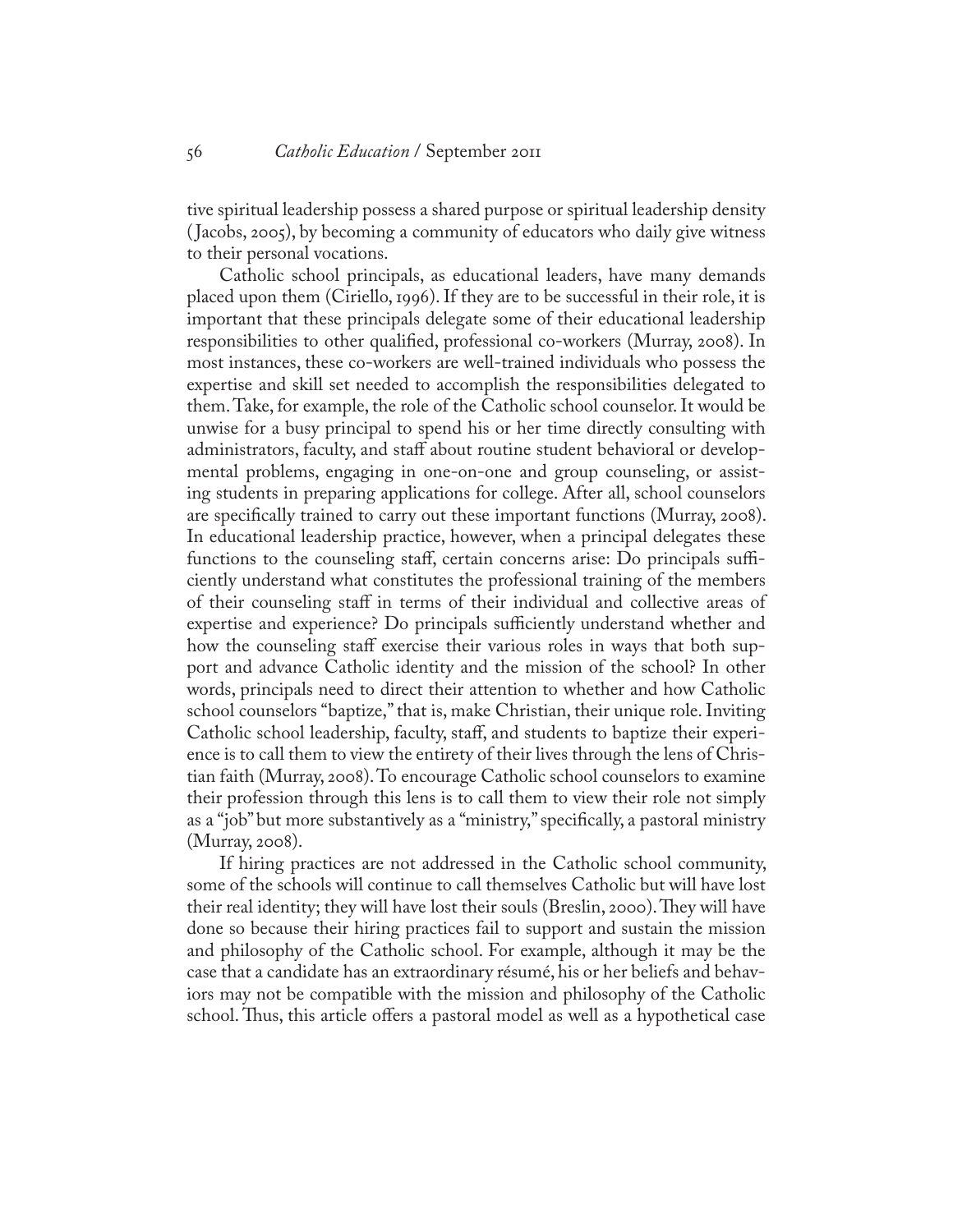example for interviewing and hiring Catholic school counselors. It is a model that assists principals and those responsible for hiring school counselors in faith-based schools to transform what would otherwise be a functional job into a pastoral ministry, thereby advancing the religious identity and unique mission of their schools.

Effective implementation of this interview model first requires a clear consensus on the mission and vision of Catholic education as well as agreement on the skills and qualities required of candidates for counseling positions in Catholic schools. The clarification of these skills and qualities necessitates an understanding and appreciation of the role of counseling, as it affirms the goals of Catholic education as articulated in the Second Vatican Council's (1966a) *Declaration on Christian Education*.

## **School Counseling and Vatican II**

Within the Catholic community, the 1960s heralded the Church's openness to the modern world, as the edicts of Vatican Council II renewed and expanded the ideals of Christian thinking. These edicts enabled the Church and its schools to engage in a more proactive role in the development of their students as, for example, in the teaching of prayer, virtues, moral discipline, and decision making (Lickona, 1997). Catholic school counselors offer a unique contribution in building a faith community in which students experience the religious, academic, social, and psychological support they need to thrive during their adult years as they transition from concept to action, from the development of the love of God to the development of a love for their neighbor (Murray, Suriano, & Madden, 2003).

The documents of Vatican II summon Catholic schools to emphasize the intellectual values of students and to aim for the highest development of the human mind (Carter, 1966). In addition, "the Church remains true to itself by insisting that this must be done in the framework of the moral formation of man and in the fullness of his spiritual supernatural destiny" (p. 635).

As academic educators, Catholic school counselors provide students with the basic skills needed to process information so that they can search for the truth. As citizenship educators, they teach students how to be good members of their Church, schools, communities, and society. As vocational educators, counselors prepare students to discern a vocation that gives meaning to their lives. Finally, as religious and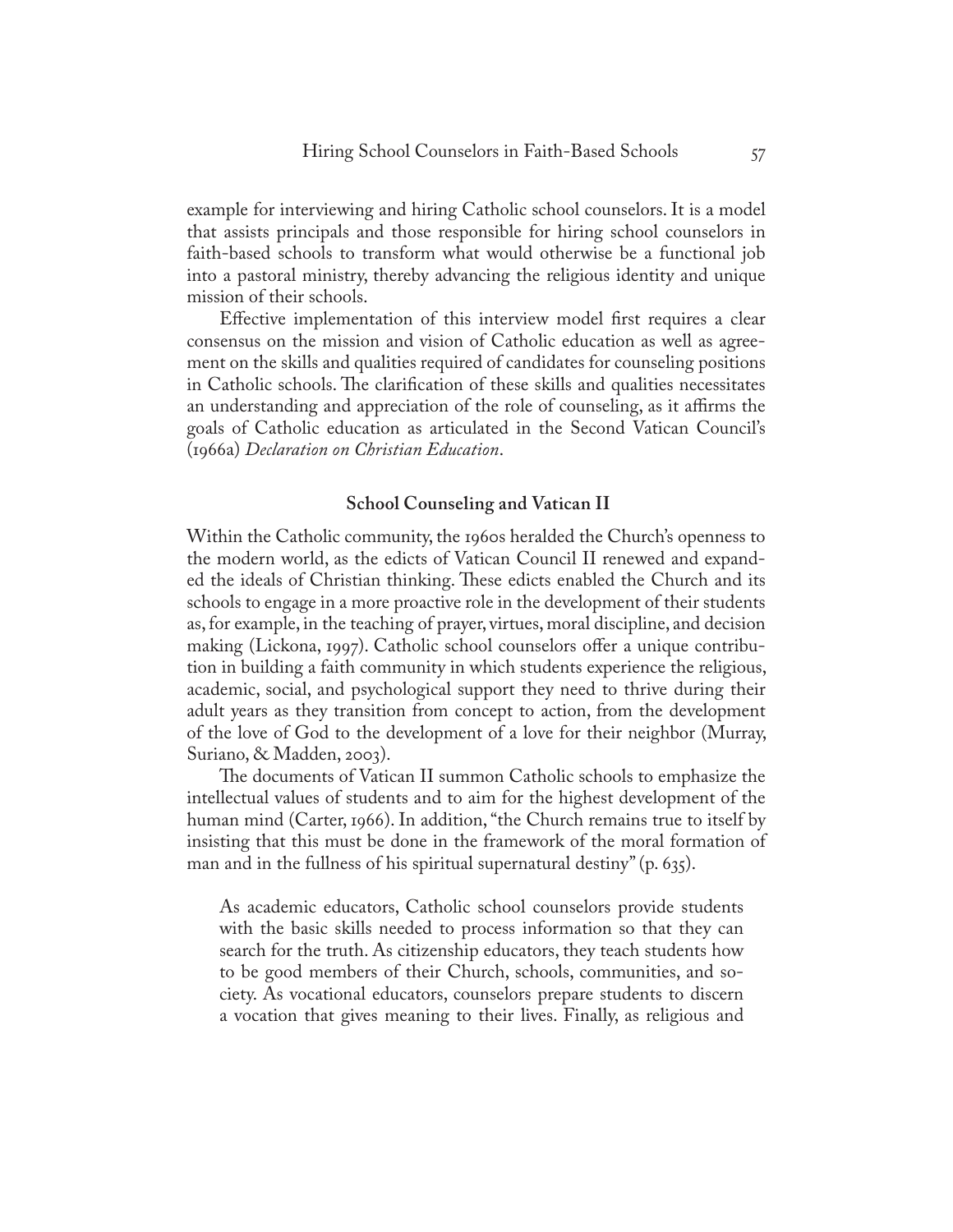moral educators, Catholic school counselors teach students how to address the current issues that affect students today, giving them the moral foundation on which to base their decisions and behaviors. (Murray et al., 2003, p. 39)

Thus, Catholic school counselors are called to a pastoral role in the care and development of their students, bringing together religious, ethical, and psychological perspectives (Murray, 2008). In this pastoral role, counselors must be aware of their students' comprehensive educational needs, which include religious training, how students construct their world, and how they can have a positive impact that reflects both religious values and academic standards (Murray et al., 2003). Counselors who adopt a pastoral approach direct students to learn from their own experiences, advocate for the incorporation of Christian values into their everyday lives, and guide them so that they can "see their life in God's light" (Faber & Van der Schoot, 1965, p. 115).

What sets Catholic school counselors apart from their public school counterparts is their call to incorporate the Catholic identity and unique mission of their school into their work with students, parents, teachers, and administrators. When immersed in the waters of Gospel living, these very skills are baptized into the Church's threefold ministry of preaching (*kerygma*), community building (*koinonia*), and service (*diakonia*), thus transforming their professional work into a pastoral ministry.

## **The Threefold Ministry of the Church**

#### **School Guidance as Preaching: The Ministry of** *Kerygma*

The goal of the Catholic school is to develop the whole person and his or her contribution to the betterment of society. In this regard, Vatican Council II  $(1966b)$  noted:

It remains each [person's] duty to preserve a view of the whole person, a view in which the values of intellect, will, conscience, and fraternity are pre-eminent. These values are rooted in God the Creator and have been wonderfully restored and elevated in Christ. (para. 61)

Catholic school counselors collaborate with school leadership and staff as they integrate a faith developmental perspective into their understanding of cogni-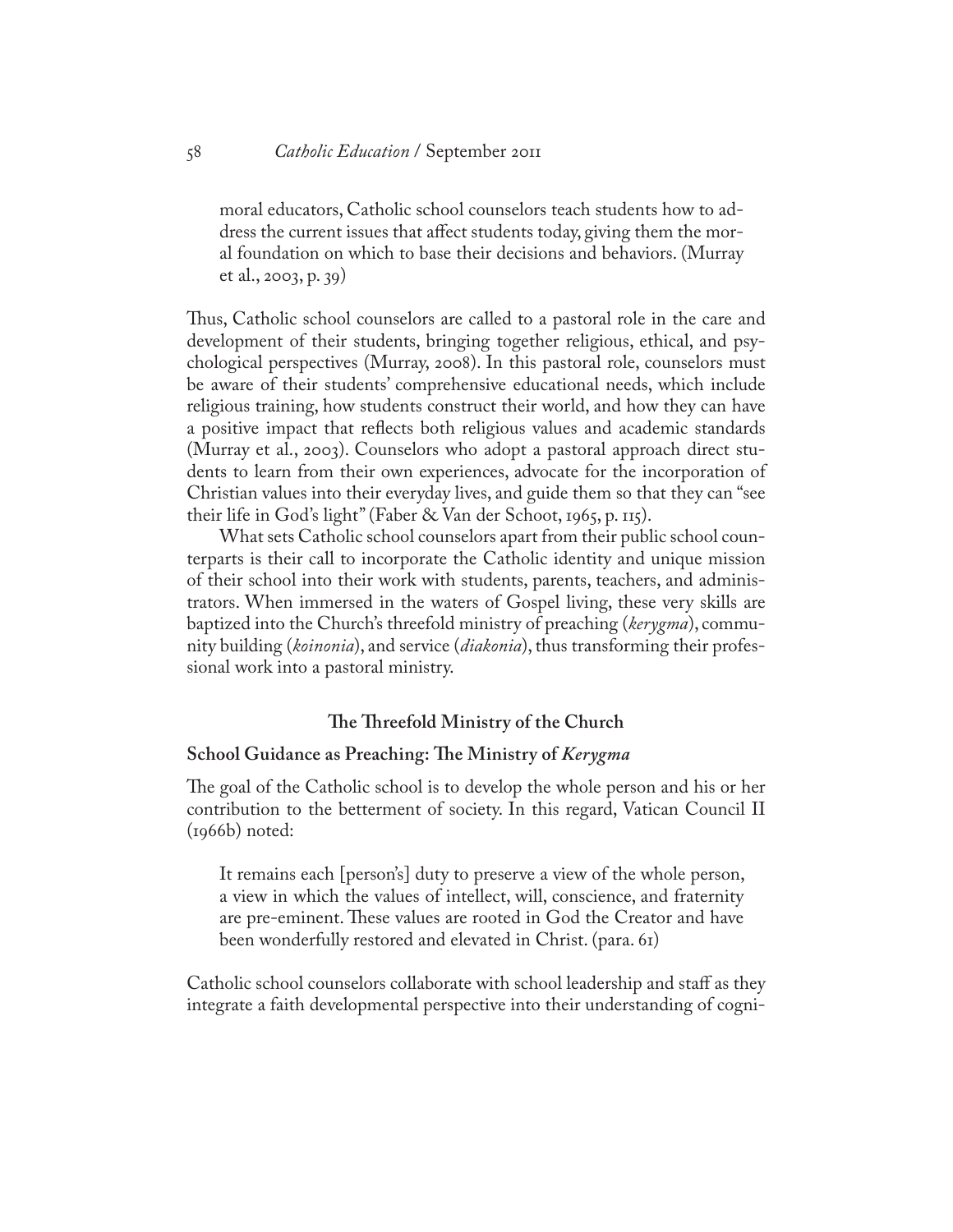tive, affective, and psychosocial development (Murray, 2008). This integration can assist school counselors to transform their profession into a ministry, making it possible for them to function as pastoral guidance counselors by sculpting information in such a way that students, administrators, faculty, and staff view their lives and concerns through the lens of faith. The integration of faith, professional knowledge, and skills provides a model for and, in actual practice, the capacity for Catholic school counselors to challenge faculty, administrators, and staff by preaching the Gospel in their particular form of service within the school community.

The preaching ministry component of the Catholic school counselor's ministry is more than enhancing the physical, cognitive, or emotional development of students. It issues an invitation to holiness by inviting young people to view the whole of their lives and work in terms of a personal vocation. Viewing themselves as disciples who belong to a formative community, Catholic school counselors can contribute significantly to building that "community of likeminded people whose shared desire is to live out their personal vocations and to demonstrate what vocational commitment means through their witness to one another, especially to young people" ( Jacobs, 2005, p. 36).

#### **Consultation in School Guidance: The Ministry of** *Koinonia*

Catholic schools are intentional communities—in Greek, *koinonia*—whose members gather each weekday during the academic year for the purpose of providing young people what the Church calls an "integral education" (Congregation for Catholic Education, 1997, n. 4). As the adult members of this community, administrators, faculty, and staff model and teach Christian values to the students entrusted to their care. Students can then model these values both inside and outside the school setting. The importance of this aspect of educating young people should not be underestimated because the values formed and nurtured within this community have the power to set the stage for and have a profound effect upon each student's interaction with the world beyond the school. When school administrators, faculty, staff, and students consciously use their time and talents to create a dynamic Christian community—whether in the classroom, school chapel, or athletic field—the New Testament call to *koinonia* is realized because a unity of mind and heart has been experienced.

Consultation is one of the many skills school counselors employ as they assist administrators, faculty, staff, and parents to work more effectively with students. The process of consultation within Catholic schools has the power to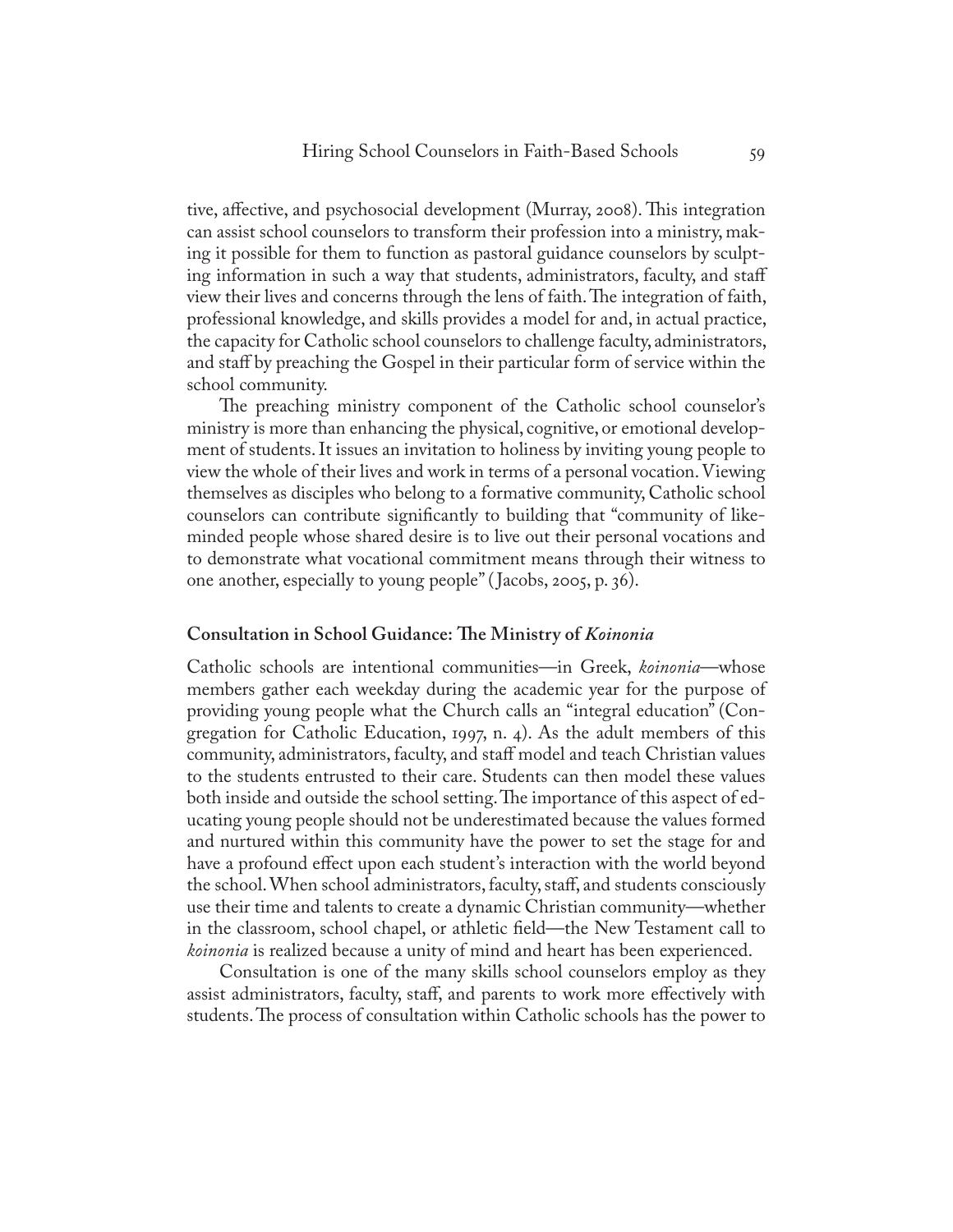contribute implicitly and explicitly to the formation of community as well as to the integration of explicitly Christian values within the life of that community. Unlike the traditional *dyadic* (or one-on-one) direct service, which school counselors oftentimes provide students, the work of consultation is one step removed in that the consultant (i.e., the school counselor) assists the client (e.g., administrators, faculty, staff, parents) who, in turn, assist students directly. When consultation is baptized in the water of Christian faith, school counselors transform the professional work of consulting into the pastoral ministry of building Christian community, that is, *koinonia.*

#### **Counseling in School Guidance: The Ministry of** *Diakonia*

A common experience of many counselors in Catholic schools is working with students whose behavior is influenced by family dysfunction and peer relationships as well as by the normal developmental issues associated with adolescents (Murray, 2008). Divorce, betrayal, deceit, abuse, racism, unreliability, neglect, and criticism are common experiences for many young people who frequently reexperience these hurts later in their adult relationships (Murray, 2008). Even in functional families, a child may experience the pain associated with low income, the death of a loved one, or the chronic illness or disability of a family member "all of which may predispose children to certain hurts later on" (Coleman, 1998, p. 86). Unless the pain associated with these experiences is addressed, it has the potential to become a vicious cycle (Murray, 2008). The challenge that this presents for counselors in Catholic schools is a pastoral one, namely, to assist students in breaking unhealthy patterns, and, as servants of Christian hope, to walk with students toward a more promising future.

Catholic school counselors are well prepared to assist students and faculty in dealing with the challenges of life. Not only are they well trained in human development, but they are equally well trained in assessing, diagnosing, and treating students when healthy development is threatened, impeded, or arrested. As part of their graduate training, Catholic school counselors are exposed to and experienced in various counseling theories as well as the skills of counseling (Murray, 2008). Although counseling theories are abundant, not all of them lend themselves to a Catholic school setting. Therefore, the counselor in a Catholic school has the pastoral responsibility of baptizing those secular theories and exploring all avenues of Gospel living, such as forgiveness, in his or her ministry of healing, as well as providing referrals to therapists and other professionals who are committed to Gospel-based modes of healing.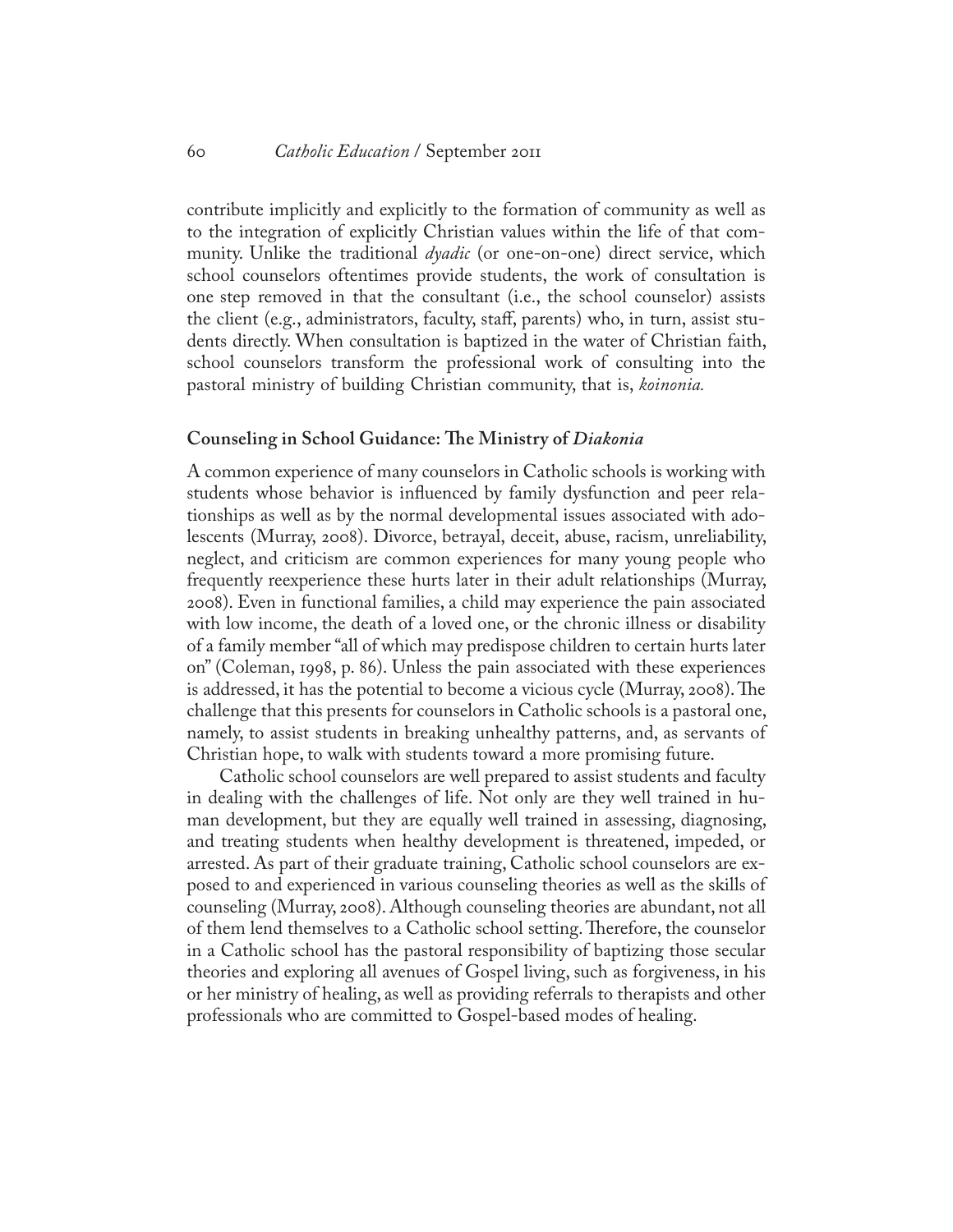When Catholic school counselors baptize their professional work into a ministry of service—*diakonia—*they soon discover how privileged they are to walk with students who increasingly take responsibility for the positive and negative experiences written into their life narratives. The reason for offering young people this ministry of service is the same: Unless they address such pain, volatile behaviors have the potential of becoming a vicious cycle that can thwart mutual holistic development. This ministry of service is a gift that Catholic school counselors freely offer as they walk with those entrusted to their care toward God who continues to invite His creation to deeper commitment.

As important as the threefold ministry of *kerygma*, *koinonia*, and *diakonia* may be in providing the model for Catholic school counseling programs, it remains only a vision if it is not made concrete in those whose lives intersect inside Catholic schools, if only for a short period of time. Safeguarding the unique role of the school counselor to ensure that the Catholic identity and mission are embodied in the school's counseling program is the daily responsibility of both Catholic school leaders and counselors, a responsibility that begins with the hiring interview of the Catholic school counselor.

## **The Interview Process**

As noted, hiring practices in faith-based schools are crucial to maintaining the unique identity and mission of Catholic schools (Sullins, 2004). The demands of today's tight economy, coupled with the need to hire competent faculty and staff, could compromise the hiring process by focusing the interview primarily on the candidate's skills and ability to perform certain tasks. Among Catholic school leaders who interview and hire, far too many have learned, firsthand and painfully, the truth of the old saying, "Hire for skills and fire for behaviors" (O'Toole, 2006, p. 38). Most performance issues, which can consume too much of a school leader's time and energy in counseling, improvement efforts, and sometimes job termination, "arise from inappropriate behaviors rather than from lack of job skills" (p. 38).

In making hiring decisions, many Catholic school leaders also have come to rely on their feelings or intuition, referred to by O'Toole (2006) as a "gut instinct" (p. 38). Thus, it has become all the more important to the interview process that Catholic school leaders employ a model for assessing the candidate's personality, interpersonal skills, and character as a means to judge not only how well he or she will fit their school's counseling department, but also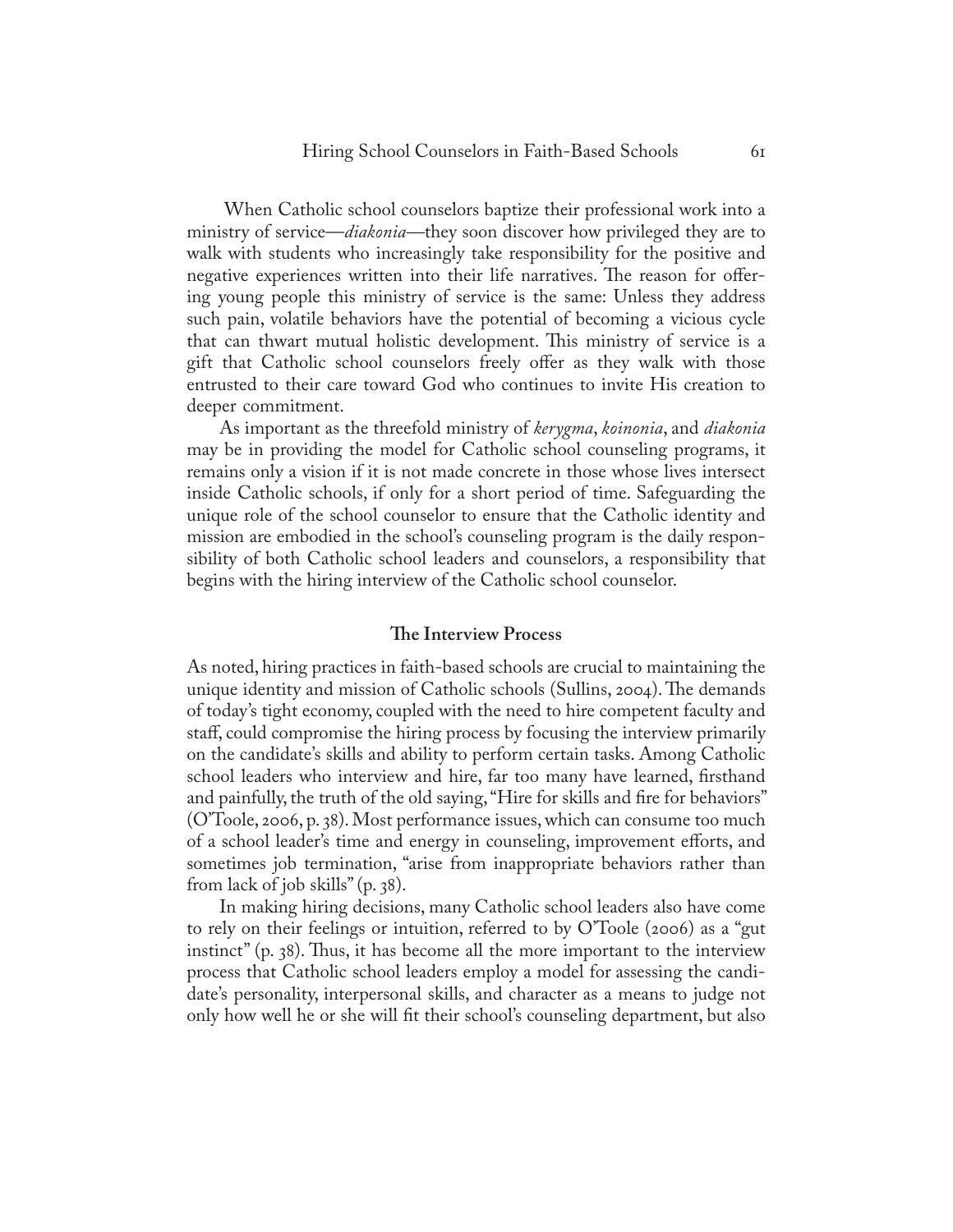to judge how and whether the candidate can support and contribute to the identity and mission of the school (O'Toole, 2006).

Within the Catholic community, there has been an increasing focus on offering a more consistent and objective means of assessing candidates for organizational fit (O'Toole, 2006). Although there is a great deal of literature that can assist school leaders with hiring classroom teachers (e.g., Naper, 2010; Papa & Baxter, 2008), comparatively little research has focused on the hiring of school counselors (Beale & McCay, 2001) and even less concerns the hiring of counselors in faith-based schools. The Sisters of Mercy Health System (O'Toole, 2006) offers one helpful model for interviewing candidates for job positions, a model that can be easily adapted to a faith-based school setting. This model incorporates the dual foci of assessing candidates for "job fit," that is, for their skills and ability to handle the job's technical components, and assessing for candidates' aptitude for, interest in, and alignment of personal beliefs and behaviors with the Catholic identity and unique mission of the organization.

The development and implementation of this Sisters of Mercy interview and assessment model involves three key steps: behavioral-based interviewing, assessment for process in service of charism, and value-based interviewing (O'Toole, 2006). While behavioral-based interviewing asks candidates to share examples of their behaviors in previous specific situations, based on the assumption that future behaviors can be predicted by past behaviors, assessment for process, the second step, assesses nonverbal cues, such as passion or disengagement, which frequently surface when candidates speak of themselves or others. The third step, value-based interviewing, arises from the belief that it is not enough for candidates to behave appropriately; he or she must also have a natural aptitude for, interest in, and personal agreement with the institution's Catholic identity and religious heritage.

This three-step model, originally designed for the interviewing of Catholic health care personnel, may be adapted for use in the Catholic school setting, and specifically for the interviewing of Catholic school counselors. To show how this can be made concrete, the following hypothetical case example of the interview model is provided. It is a model that adapts O'Toole's three-step model with the vision for the pastoral ministry role of the Catholic school counselor, creating a tool to help ensure the pastoral call for Catholic education by the USCCB (1973) is fulfilled: that Catholic education is an essential expression of the Church's mission of transformation, a mission that encompasses the twin purposes of personal sanctification and social reform.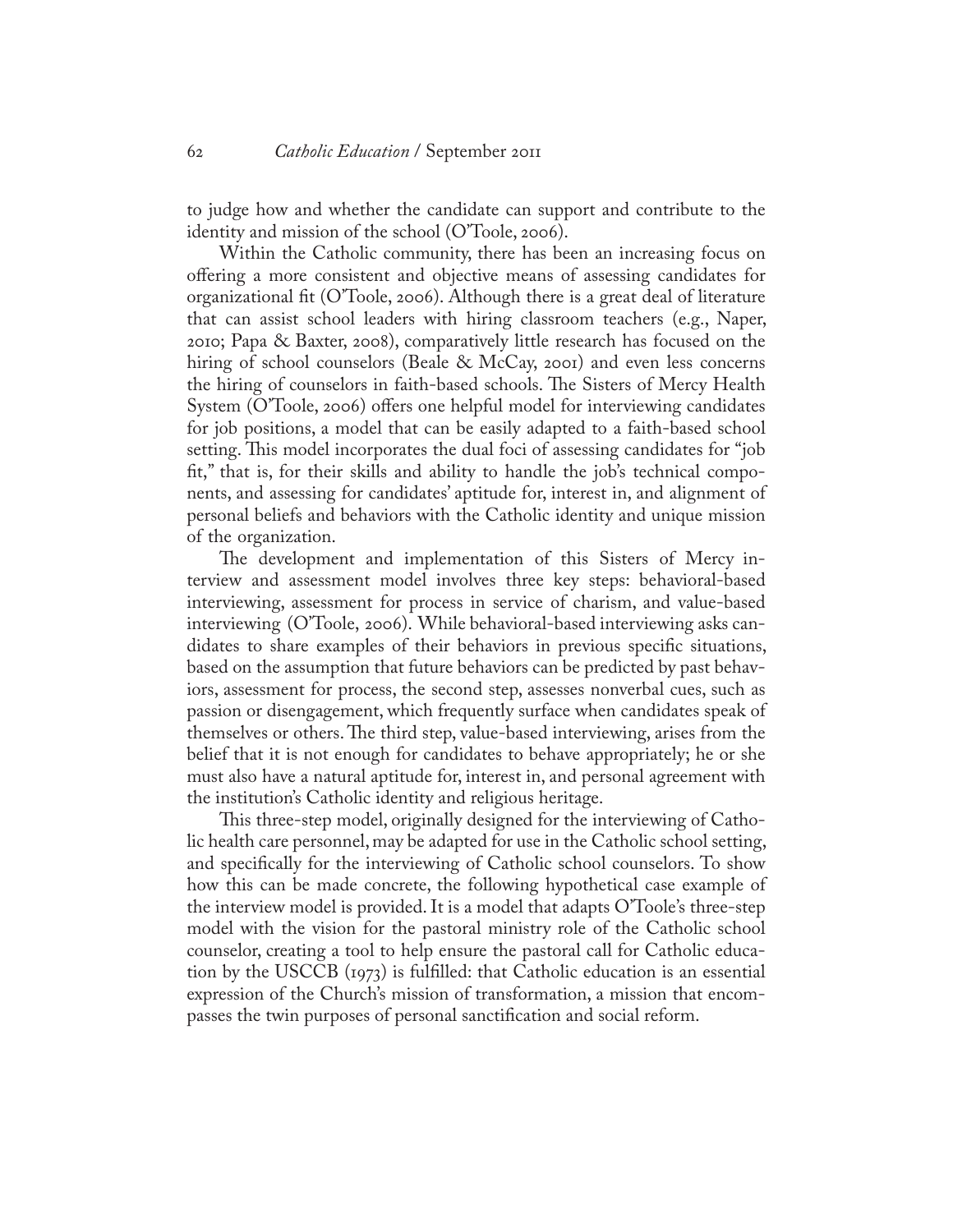#### **Case Example: St. Rita High School Guidance Program**

The members of the St. Rita High School counseling staff are ever conscious of their role in transforming their secular profession into a personal vocation as well as their functional work into a pastoral ministry. They are a counseling staff ministering within a Catholic school founded in the Augustinian tradition. As a Catholic school counseling department, they engage with their school leadership in sharing in the Church's threefold ministry of building up the body of Christ in Catholic schools. Doing so requires engaging administrators, faculty, staff, parents, and students in disciplined conversation, whereby Catholic school counselors can utilize their knowledge and skill set in service of St. Rita's Catholic identity and Augustinian mission. Further, as counselors enact their personal vocations, they transform what otherwise would be a functional job into a pastoral ministry characterized by preaching, community building, and service to the Body of Christ.

The school counselors at St. Rita High School are well aware of their mission and the unique brand of service that they bring to the school community. In the spirit of St. Augustine, the school community of St. Rita High School, through its preaching and service, continues to build the community of faith, whether the setting is the classroom, chapel, or sports field. The Augustinian charism is God's invitation to recognize, in the autobiographical events of their lives, the opportunity to discover God's presence and the quality of their Gospel commitment.

Ever cognizant of the importance of their school's charism and unique approach to what they do, the counseling staff at St. Rita High School places high priority on the hiring of school counselors as they join vowed Augustinians, school leaders, department chairpersons, board of trustee members, alumni, and parents in forming focus groups whose purpose is to articulate a clear understanding of the school's mission and vision at this time in their shared history.

Utilizing original sources, such as Church documents or the writings of St. Augustine, these focus groups identify descriptors that characterize those who serve in Augustinian-sponsored schools and, in so doing, bring to the conversation both the rationale and practice for shaping one's life according to a specific charism or religious heritage. The descriptors that they would identify would likely include "discovering God in community," "interiority," "restless heart tending toward God," and "conversion before God" (Prevost, 2011).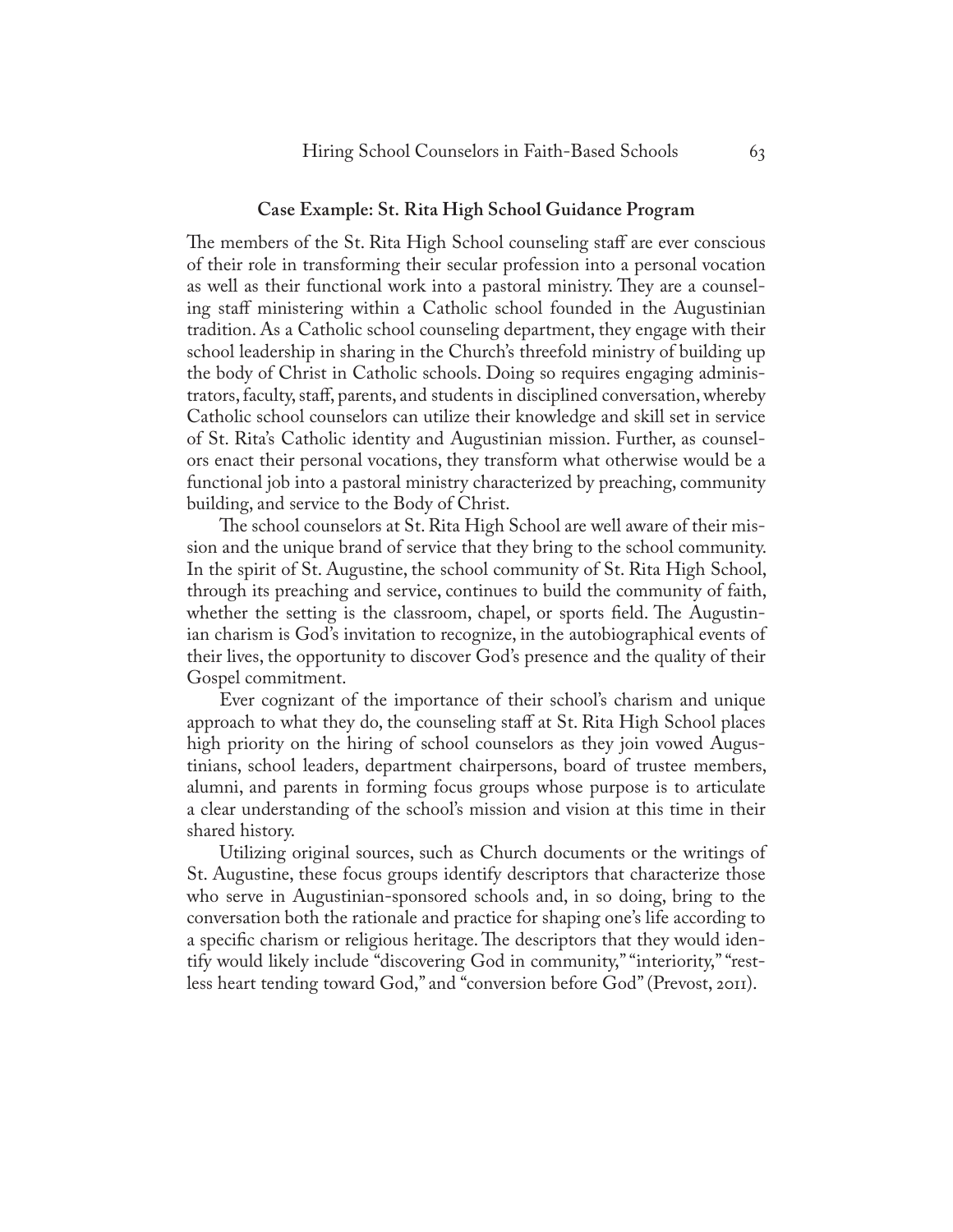#### **Hiring Interview**

**Step 1: In service of** *kerygma***: Behavioral-based interviewing.** Having arrived at a clear articulation of St. Rita's High School mission and vision, the counseling search committee would begin by creating a behavioral interview tool to be used for the interview process. As most leaders know, future behaviors often can be predicted on the basis of past behaviors (O'Toole, 2006). Behavioral-based interviewing does not involve conceptual questions such as, "What are your greatest strengths?" Rather, such interviewing asks candidates to share examples of their behaviors in previous specific situations. An example might be, "Tell me about a time when you had to work closely with an adolescent in crisis" (see Appendix for additional interview questions).

Each Augustinian school descriptor, derived from the focus groups, would be developed into a behavioral-based question, along with assessment screens to enable the interviewers to evaluate a candidate's responses. The assessment is then scored on a 2-1-0 scale. A score of 2 means that the candidate—as is often said—already "gets it." He or she displays the behavior and appears to have the beliefs, values, and commitment necessary to be a wonderful fit for St. Rita High School. A score of 1 means that the candidate has given acceptable answers and has shown the potential to grow, either formally (in formation programs) or informally (through interacting with Augustinian co-workers) into a good fit. A score of 0 means that, although the candidate's answers may be acceptable in other organizations, they are not acceptable for an Augustinian-sponsored school; he or she would not be a good organizational fit. For example, in response to the question, "Tell me about a time when you had to work closely with an adolescent in crisis," the interviewer might evaluate the candidate's response in light of the following *kergmatic* (preaching) criteria: Does the candidate provide a holistic approach to the student in crisis? As stated previously, the preaching ministry of the Catholic school counselor is more than improving the physical, cognitive, or emotional development of students. It issues an invitation to walk with young people as they name and critically reflect upon their present action from a faith perspective. This is a preferred response, earning a score of 2. Or is the candidate's response one that would be described as "standard care," providing the needy student with the same treatment as would be given to any student at any school setting, whether public or private (earning a score of 0).

When the interview is finished, scores for each question would be totaled. The total offers a good indication of the fit of the candidate with the organiza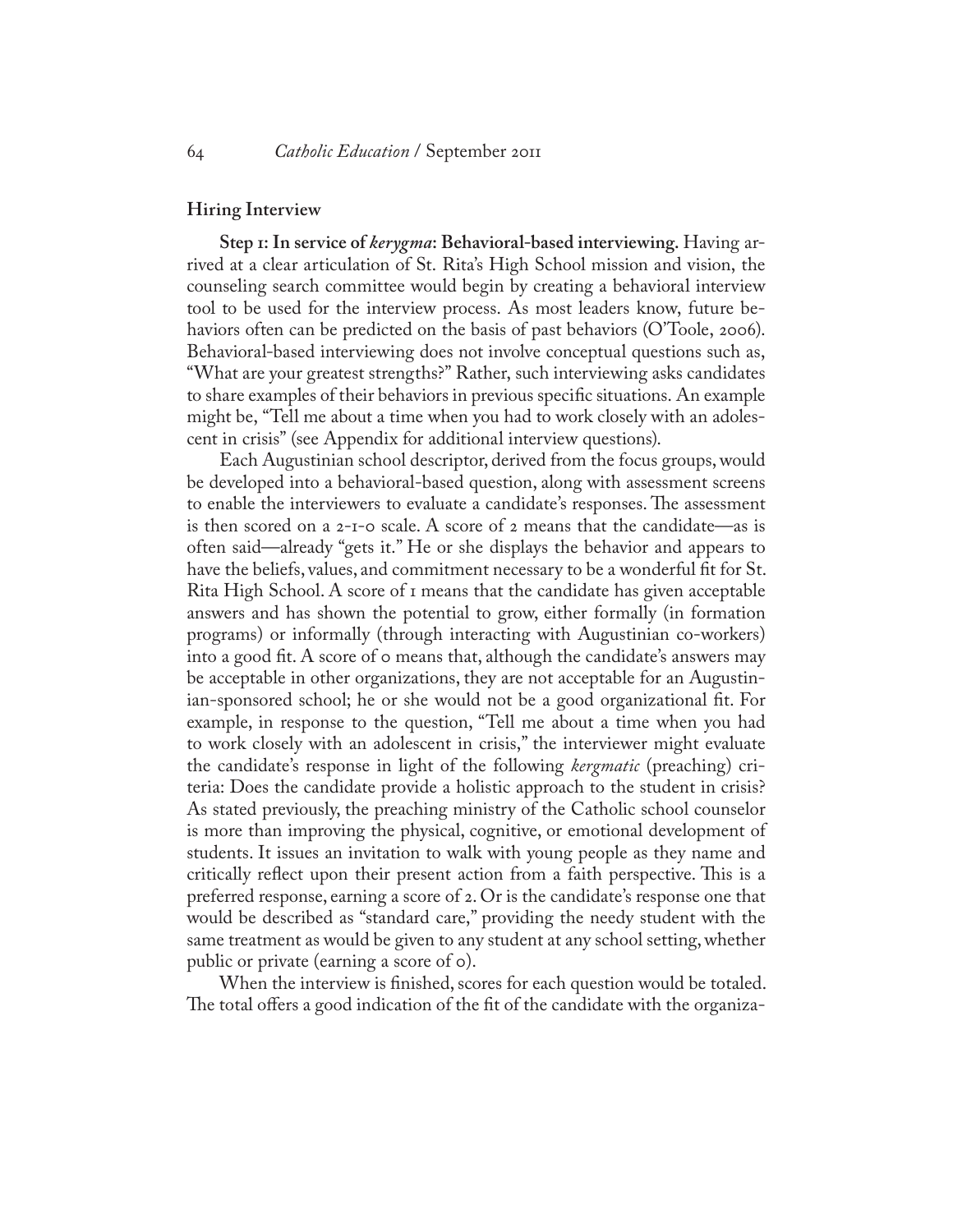tion. The counseling search committee would use the same questions and assessment screens with each candidate to ensure that all candidates are treated and evaluated in an equal and fair manner.

**Step 2: In service of** *koinonia***: Assessment for process in service of charism.** Although behavioral-based interviewing is important, school leaders and search committees also rely on their feelings and intuition when assessing candidates for organizational fit.

Nonverbal cues, that is, *how* a candidate talks about him- or herself and others, for example, and evidence of either passion or disengagement, can also be good indicators of organizational fit. Such cues, however, are inevitably filtered through the interviewer's subjectivity. (O'Toole, 2006, p. 40)

To reduce this subjectivity, a second step has been developed.

Members of the search committee experienced in conducting interviews would once again incorporate the focus group descriptors that characterize those who serve in Augustinian-sponsored schools. Based on these descriptors, committee members would be asked to list those qualities that would make them feel comfortable with a candidate as well as those qualities that would elicit an uneasy response. The most commonly expressed characteristics would be collected and listed on an evaluation sheet designed to be filled out by the interviewer after each interview. One column would identify the characteristics that are closely aligned with the Augustinian culture, while the other column would identify those that are less well aligned. Again, the scoring would be done on a 2-1-0 basis. The following question in service of *koinonia* is based on such characteristics: "Describe a recent case in which you acted in the role of consultant to school leaders, teachers, or parents and explain your understanding of your role in that case." When viewed through a Catholic-Augustinian lens, the school counselor acting as consultant becomes the school counselor as community builder (Murray, 2008). Preferred responses to a question on consultation, earning a score of 2, would view the school consultant as one who consciously acknowledges the strengths and talents of those within the school community and utilizes them to serve the best interests of a particular student. Additionally, responses that humbly communicate a comfort in not having all the answers and a willingness to rely on the expertise of others also would qualify within the preferred category because, in so doing, the school coun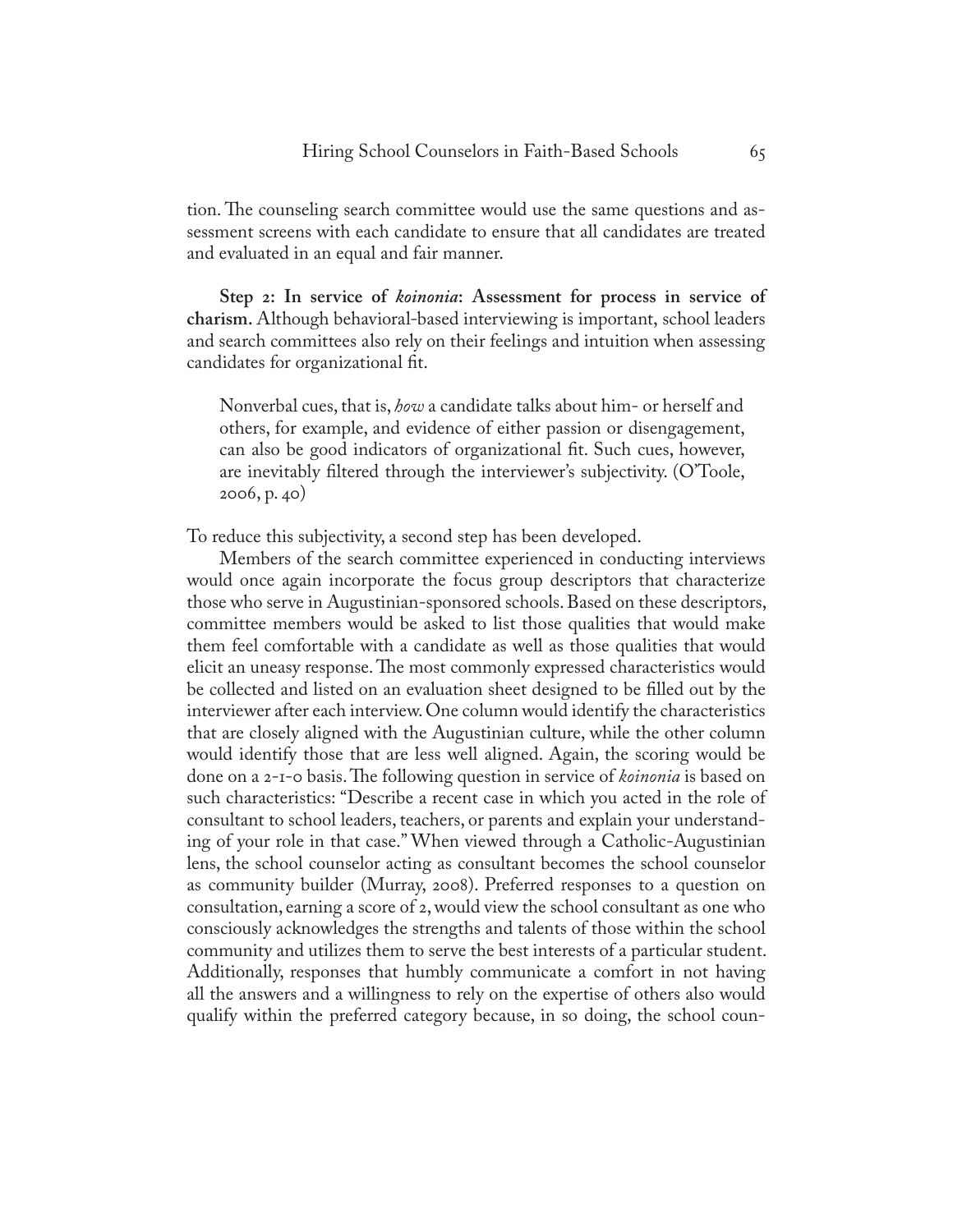selor as a consultant would serve the school's faith-based mission. Responses that simply acknowledge the community dimension of serving students would earn a score of 1. Responses that involve standard care and that fail to link the gathering of resources to the school's mission and identity would receive a score of 0.

As before, the scores for each of the characteristics would be added to offer a numerical assessment of each candidate's fit with St. Rita's school community. When this is done consistently with each candidate, the most commonly intuited judgments of leaders offer a more objective assessment than what an individual could render without such a tool (O'Toole, 2006).

**Step 3: In service of** *diakonia***: Values-based interviewing.** The third step in the interview process is designed to assess candidates' values, commitments, and personal character as these are embodied in the healing or counseling role that many Catholic school counselors perform as a ministry of service. It is not enough for a candidate merely to behave appropriately; he or she must also think critically about the specific counseling theories and interventions that they employ and to consider Gospel-based interventions, such as forgiveness, as they transform their professional work into a pastoral ministry. Given this, a set of interview questions and assessment screens for interviewing candidates for leadership positions would be developed. Again, the search committee would begin by incorporating the focus group descriptors and values that characterize those who serve in Augustinian schools, including community, conversion, humility, and restless heart. Interview questions and scenarios would be created for each descriptor, with an interest in assessing candidates' ability to integrate these Catholic and Augustinian values into their ministry of healing. For example, one question, rooted in the call to *diakonia* (service), might be: "School counselors must possess a variety of counseling skills to reach out and assist various types of students as well as devote themselves to equipping teachers with some counseling skills. What is (are) your preferred counseling theory(ies) and why?"

Although the interviewers are very aware that there are abundant counseling theories, they are equally aware that not all theories lend themselves to a Catholic school setting. Therefore, in evaluating a candidate's response, the interviewers are cognizant that the counselor in a Catholic school has the pastoral responsibility of baptizing those secular theories and that, as Sharp (2000) has noted, "whatever method the pastoral counselor chooses, he or she always [should rely] on the theological foundation" (p. 114). When viewed through a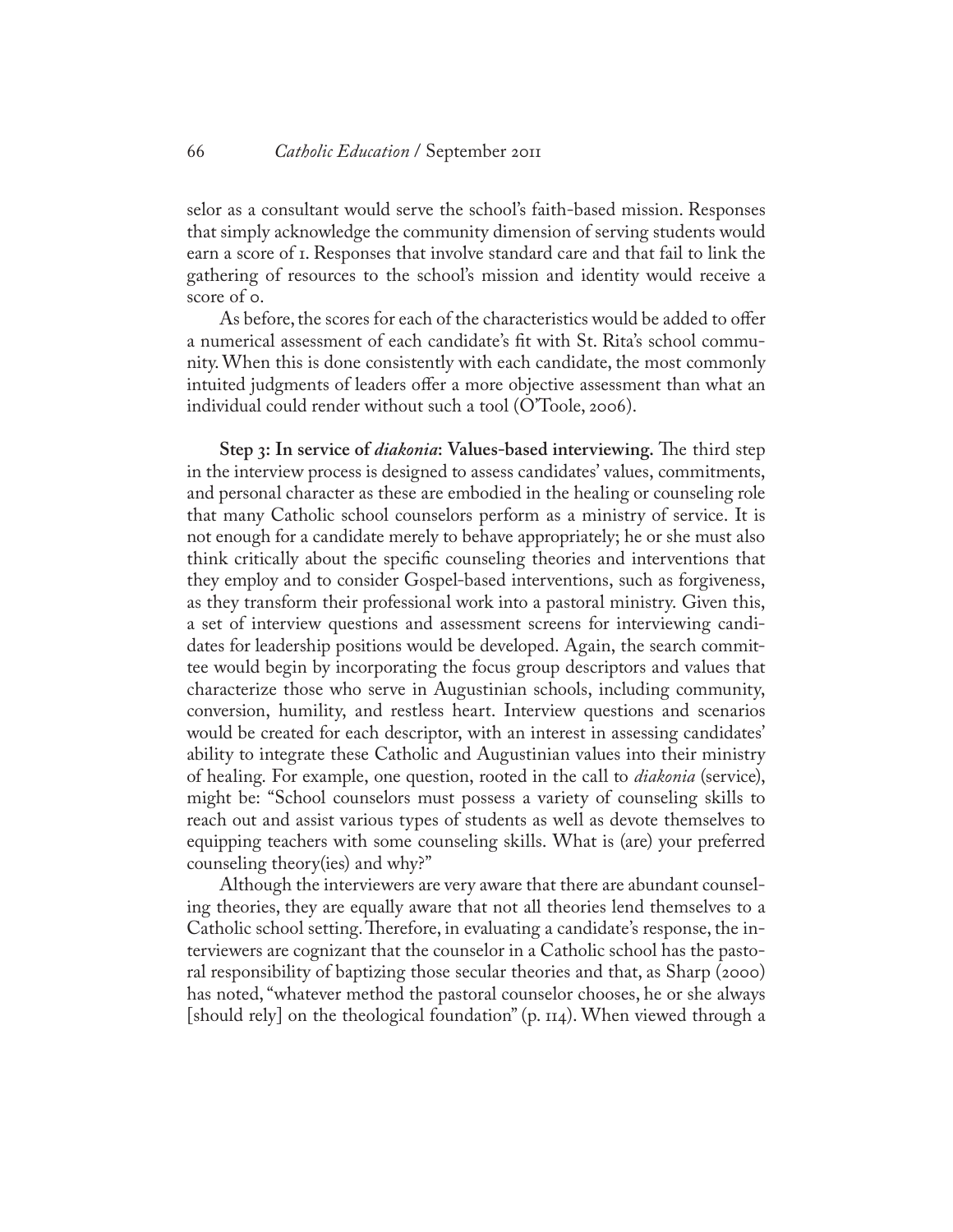Catholic and Augustinian lens, a preferred response would include any counseling theory that values the dignity of each student as a significant member of his or her family, school, faith, and societal communities as well as views each student as responding to a generous and merciful God's call to renewed commitment. Responses that characterize a particular counseling theory as community focused would receive a score of 1. Any response that offers a counseling theory as the preferred treatment modality backed by empirical research but fails to integrate a holistic appreciation of each student would receive a score of o. A candidate providing such a response would not be a good fit.

#### **Conclusions**

The spirit of openness established by Vatican Council II has called Catholic schools and their counselors to invite administrators, faculty, staff, and students to new ways of living and decision making, ways that are informed by academic, religious, and psychosocial training. Nevertheless, research conducted over the span of the 50 years since Vatican Council II has reported the failure of Catholic school counselors to incorporate effectively the Catholic identity and unique mission in their work with students, parents, and teachers (Murray & Kane, 2010). Instead, the trend in post-Vatican II Catholic school counseling is toward an emphasis on psychological theories at the expense of the religious formation of the student (Murray & Kane, 2010).

In response to this trend, it is incumbent upon the Catholic diocesan leadership to view this void in theological and spiritual training as indicative of a greater void in and need for the continuing education of adult Catholics. Catholic school leadership, at both the diocesan and local school levels, must initiate an inclusive formational program for all Catholic school employees to integrate the Catholic identity and unique mission at each level of service within each school. At the diocesan level, officials must make a concerted effort to include in the agenda of school counseling the need for congruence in counselors' personal and professional lives, thereby distinguishing what they do as a ministry rather than as a job. In addition, Catholic universities and colleges preparing school counselors must assist future Catholic school counselors to become pastoral guidance counselors as they transform their training into a ministry of preaching, community building, and service. When these operate in an integrated way, compassionate action can be anticipated, and their schools' Catholic identity and mission will be effectively served.

The hiring interview of Catholic school counselors must be appreciated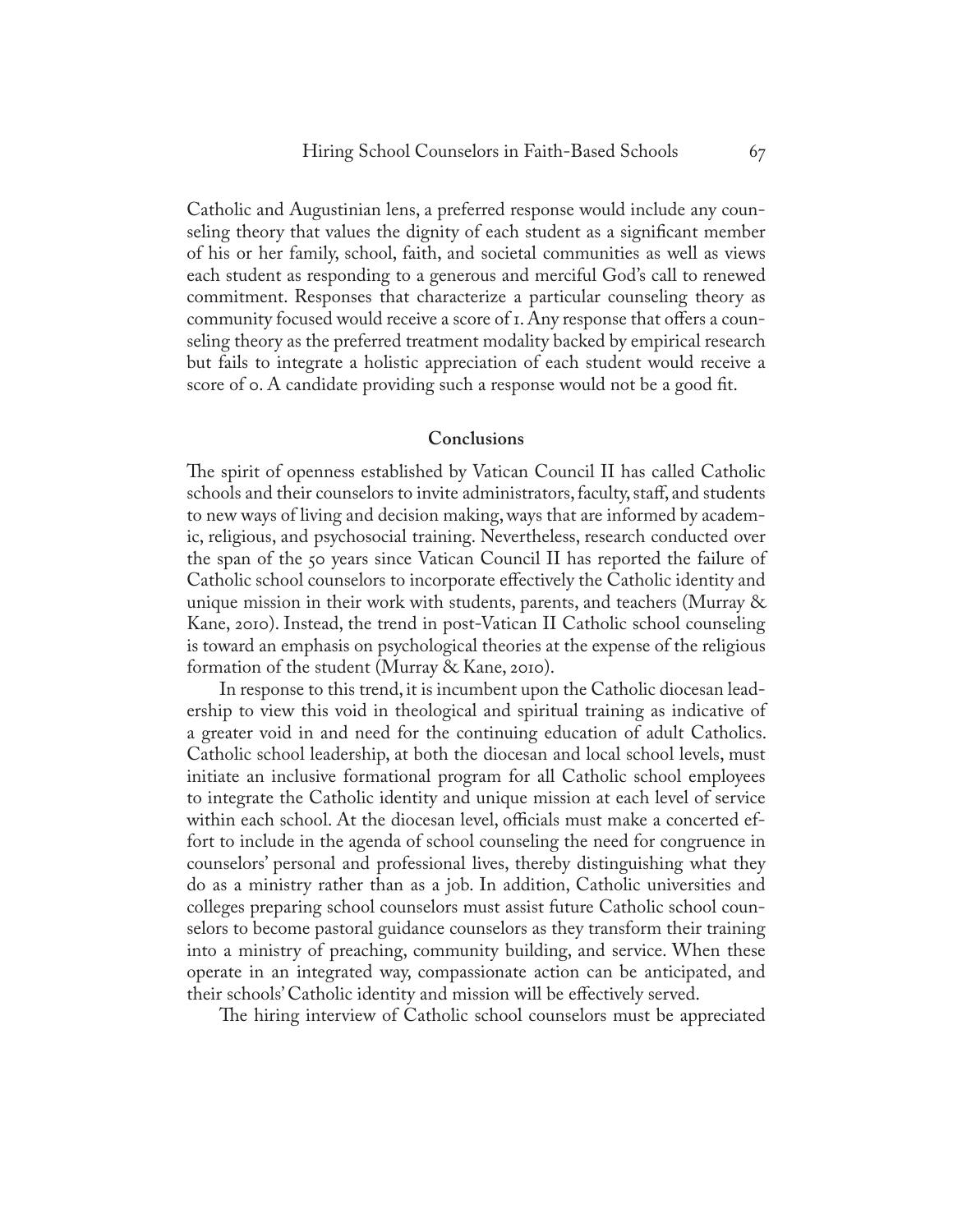as an initial stage at the local school level in which Catholic school leadership makes a conscious effort to thread the Catholic identity, as it is embodied in the school's unique mission, into each academic and extracurricular program. In collaboration with other faith-based schools that are committed to developing effective assessment methodologies for hiring, Catholic school leadership must move beyond subjective judgments regarding the organizational fit of candidates to a consistent and relatively objective means of assessing a candidate's aptitude for, interest in, and alignment of personal behaviors with the school's unique religious identity and culture. Orientation programs, as well as annual reviews, are additional opportunities provided for school leaders to proclaim publicly the importance of their school's mission, thereby distinguishing what they do as a ministry rather than as a job.

Hiring for organizational fit is critical for sustaining faith-based schools. The activities of the search committee at St. Rita High School, while a hypothetical case study, should be understood as a "work in process," a work that should continue to be evaluated and refined with each iteration of candidate interviews. Future research must continue to assess and refine the hiring interview protocol for Catholic school counselors within and among dioceses as well as between Catholic schools founded by religious congregations and those founded by dioceses. Such refinement also should support the hiring protocols of other curricular and extracurricular personnel, for example, campus ministers and directors of athletics. In so doing, the hiring process for Catholic school faculty and staff will be one of proactive involvement in examining and reclaiming the components of their school's Catholic identity and unique heritage.

#### **References**

- Beale, A. V., & McCay, E. (2001). Selecting school counselors: What administrators should look for in prospective counselors. *The Clearing House, 74*(5), 257-260.
- Breslin, R. D. (2000). Hiring to maintain mission. *Catholic Education: A Journal of Inquiry and Practice, 4*(2), 227-238.
- Carter, G. E. (1966). Introduction. In W. M. Abbott, & J. Gallagher (Eds.), *The documents of Vatican II* (pp.634-636). New York, NY: The American Press.
- Ciriello, M. (Ed.). (1996). *Formation and development for Catholic school leaders: The principal as spiritual leader.* Washington, D.C.: United States Catholic Conference.
- Coleman, P. W. (1998). The process of forgiveness in marriage and the family. In R. D. Enright. & J. North (Eds.), *Exploring forgiveness* (pp.75-94). Madison, WI: The University of Wisconsin Press.
- Congregation for Catholic Education. (1997). *The Catholic school on the threshold of the third*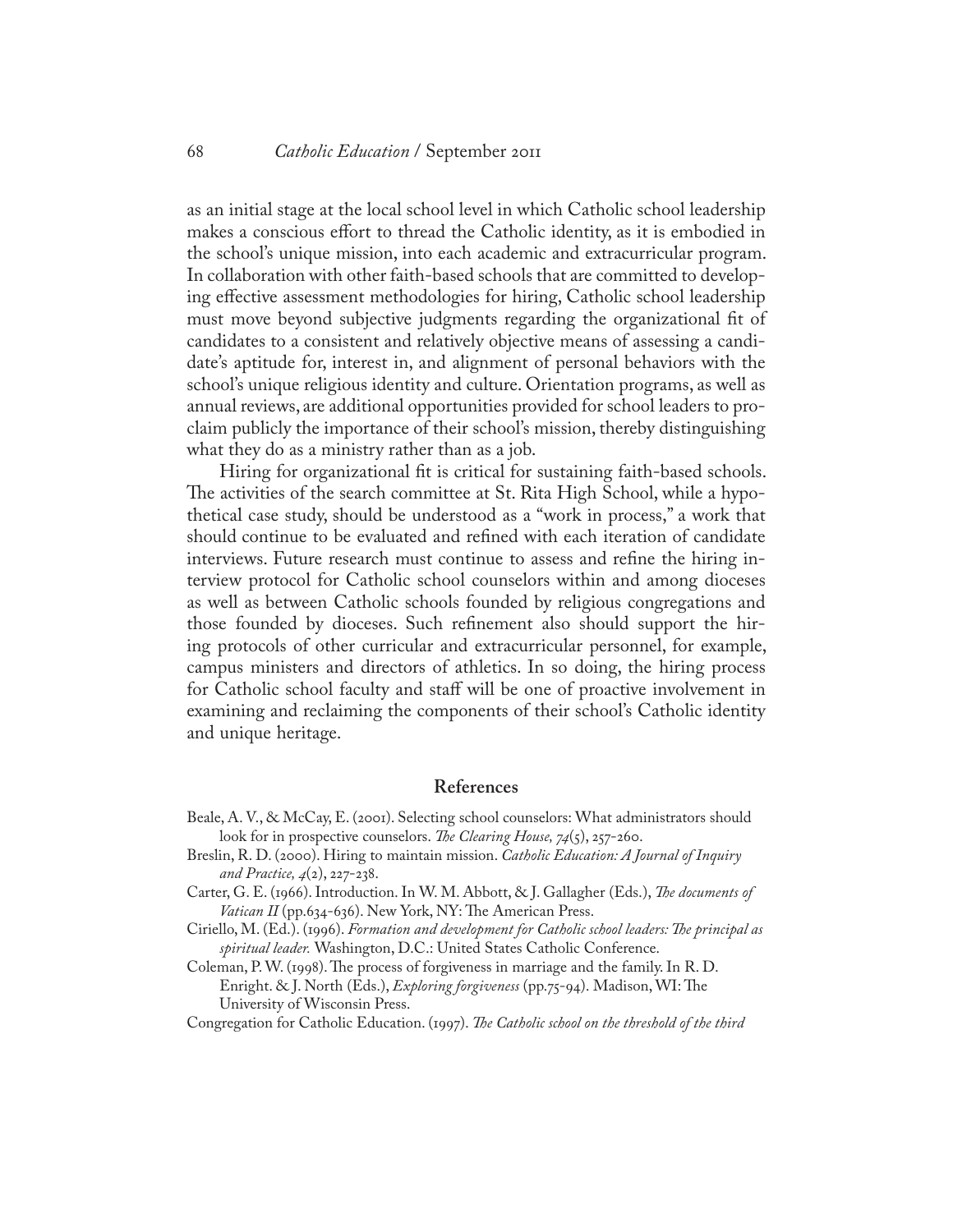*millennium*. Retrieved from the Vatican website: http://www.vatican.va/roman\_curia/ congregations/ccatheduc/documents/rc\_con\_ccatheduc\_doc\_27041998\_school2000\_ en.html

- D'Orsa, J., & D'Orsa, T. (2008, October). *Education in mission: Mission in education.* Paper presented at the Australian Association of Mission Studies Conference, Canberra, Australia.
- Faber, H., & Van der Schoot, E. (1965). *The art of pastoral conversation: Effective counseling through personal encounter.* Nashville, TN: Abington Press.
- Jacobs, R. M. (2005). *Building spiritual leadership density in Catholic schools.* Washington, D.C.: National Catholic Educational Association.
- Lickona, T. (1997). A comprehensive approach to character building in Catholic schools. *Catholic Education: A Journal of Inquiry and Practice, 1*(2), 159-175.
- Murray, R. (2008). *The ministry of pastoral guidance in Catholic schools.* Washington, D.C.: National Catholic Educational Association.
- Murray, R., & Kane, K. (2010). In service of mission: Assessing Catholic school guidance counselors. *Catholic Education: A Journal of Inquiry and Practice, 14*(2), 173-194*.*
- Murray, R., Suriano, K., & Madden, J. (2003). Catholic school counseling: From guidance to pastoral care. *Catholic Education: A Journal of Inquiry and Practice, 7*(1), 34-52.
- Naper, L. R. (2010). Teacher hiring practices and educational efficiency. *Economics of Education Review*, *29*(4), 658-668.
- O'Toole, B. (2006). Hiring for "organizational fit." *Health Progress, 87*(6), 38-42.
- Papa, F., & Baxter, I. (2008). Hiring teachers in New York's public schools: Can the principal make a difference? *Leadership and Policy in Schools*, *7*(1), 87-117.
- Prevost, R. (2011). Roots of Augustinian spirituality. Retrieved from the Augustinians of the Midwest website: http://www.midwestaugustinians.org/prayerroots.html
- Sharp, R. (2000). Counseling for solutions. An examination of solution-focused counseling and its use in a pastoral context. *Dissertation Abstracts International, 61*(04) 2221B. (UMI No. 9968730)
- Sullins, D. P. (2004). The difference Catholic makes: Catholic faculty and Catholic identity. *Journal for the Scientific Study of Religion, 43*(1), 83-101.
- United States Conference of Catholic Bishops. (1973). *To teach as Jesus did: A pastoral message on Catholic education.* Washington, D.C.: Author.
- Vatican Council II. (1966a). Declaration on Christian education. In W. M. Abbott, & J. Gallagher (Eds.), *The documents of Vatican II* (pp. 637-655). New York, NY: The American Press.
- Vatican Council II. (1966b). Pastoral constitution on the Church in the modern world. In W. M. Abbott, & J. Gallagher (Eds.), *The documents of Vatican II* (pp. 183-316). New York, NY: The American Press.

*Robert J. Murray, OSA, is an assistant professor in the Department of Education and Human Services at Villanova University. He is also a governing board member of the journal. Correspondence concerning this article should be sent to Rev. Robert J. Murray, OSA, Villanova University, Department of Education & Human*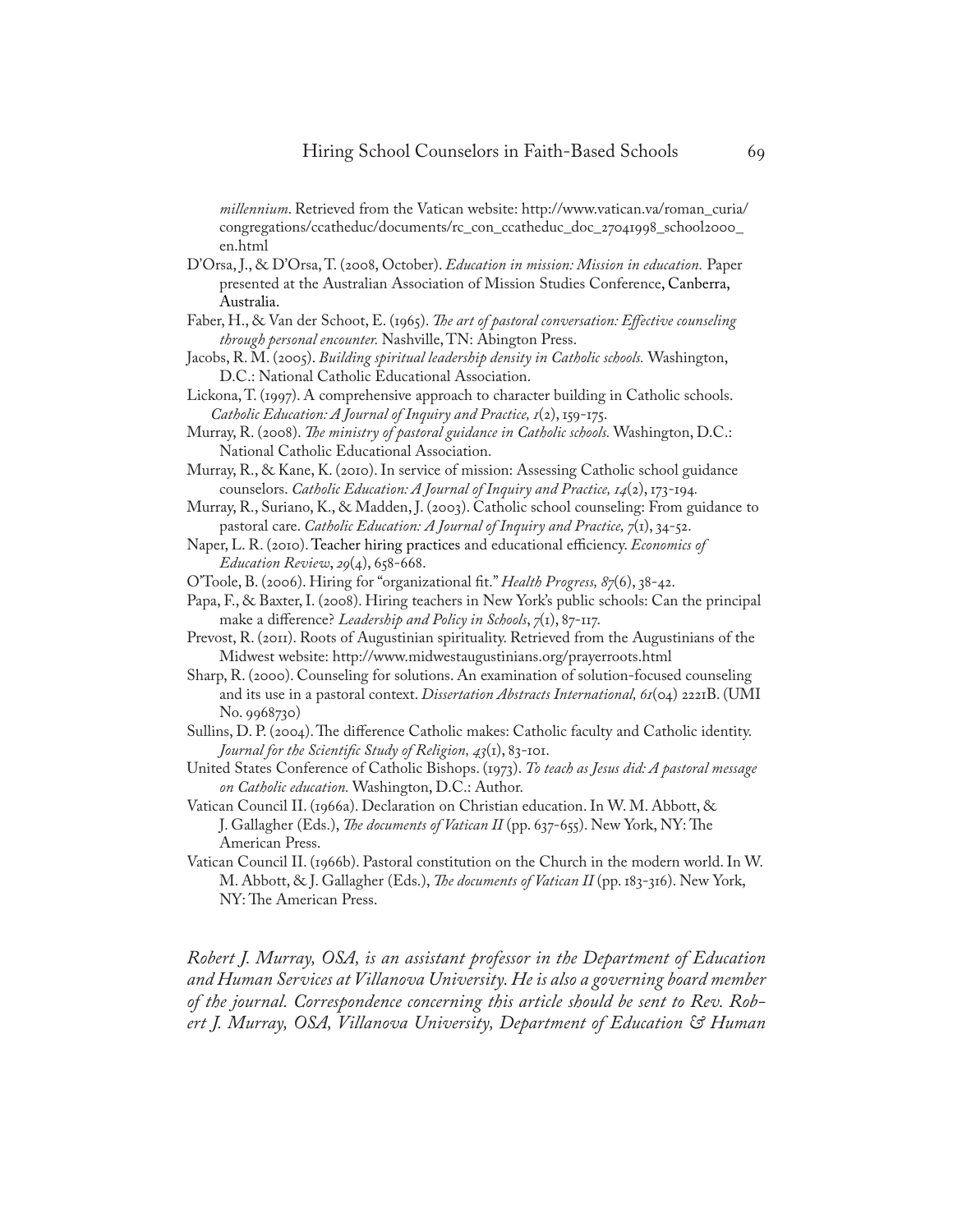*Services, 800 Lancaster Ave., Villanova, Pennsylvania 19085. E-mail: Robert. murray@villanova.edu*

## **Appendix**

#### **Suggested Interview Questions**

#### **In Service of** *Kerygma***: Behavioral-Based Interviewing**

- Tell me about a time when you had to work closely with an adolescent in crisis.
- Describe a method you have found helpful to challenge students in creating their own unique identity.
- Describe an instance where you "baptized" your professional psychosocial understanding. What effect has this had on your professional role?
- Relate two stories you have utilized to help a student understand another individual's point of view.
- Describe a typical interview with a student preparing to apply for college.

#### **In Service of** *Koinonia***: Assessment for Process in Service of Charism**

- Describe a recent case in which you acted in the role of consultant to school leaders, teachers, or parents and explain your understanding of your role in that case.
- Identify three Christian values that faculty overtly teach students.
- How do you see the word "leader" fitting into your role as a counselor?
- To whom do your primary allegiances lie: students, teachers, parents, or administrators?
- How do you foster a good working relationship with clients, staff, counselors, and administrators?

#### **In Service of** *Diakonia***: Values-Based Interviewing**

- School counselors must possess a variety of counseling skills to reach out and assist various types of students, as well as devote themselves to equipping teachers with some counseling skills. What is (are) your preferred counseling theory(ies) and why?
- Identify three elements of other theoretical orientations that should be included in guidance practice.